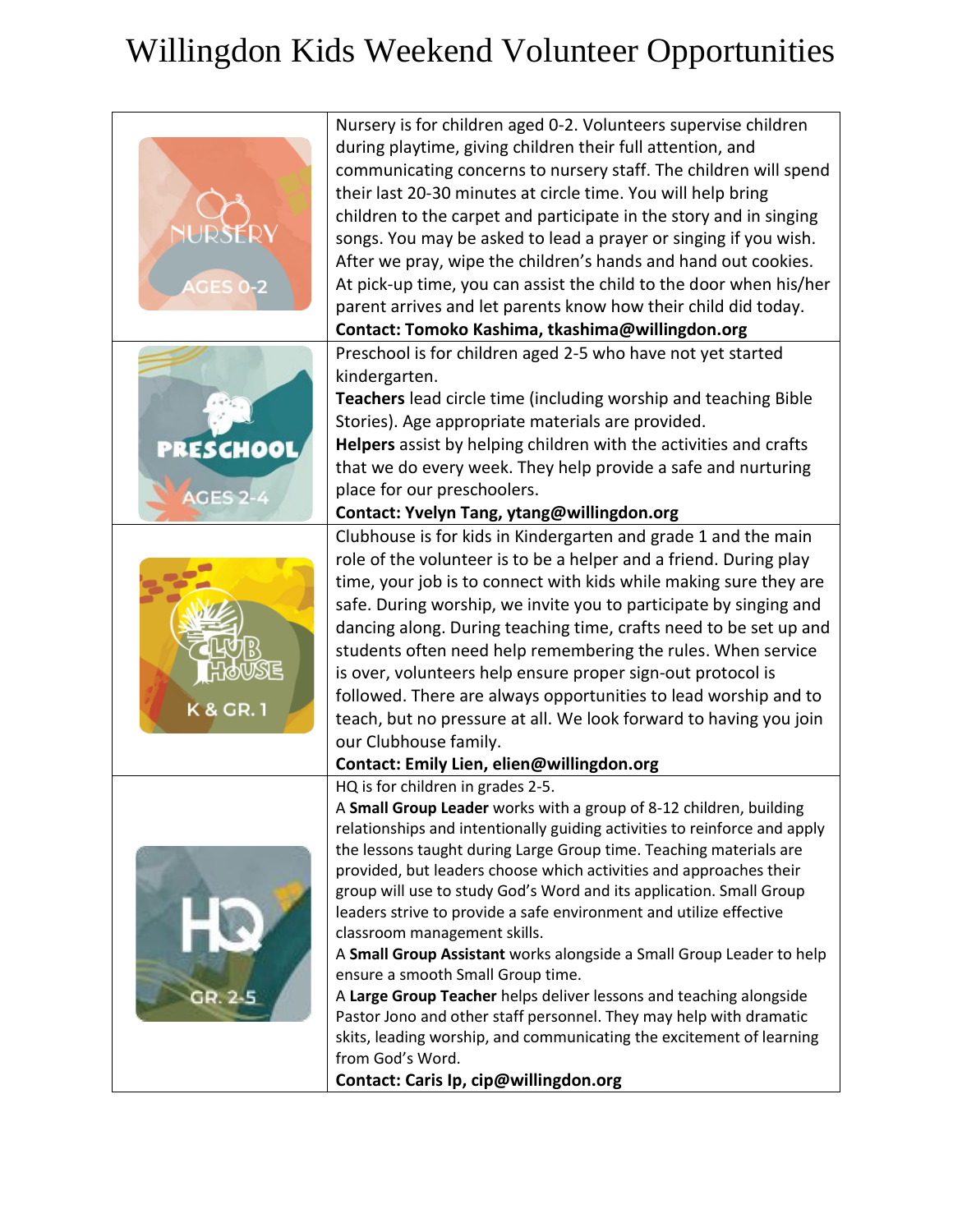| imck<br>SPECIAL  | Imagine is a ministry for those with special needs. The role of an<br>Imagine volunteer varies based on each child's unique needs.<br>Volunteers build relationships with children and youth while<br>encouraging them to engage with their peers and God's Word.<br>During weekend services, volunteers meet their buddies in the<br>Imagine room. Imagine volunteers will either support their<br>buddy through the Imagine lesson or in their buddy's age-                                                                                                                                                                                                                                |
|------------------|----------------------------------------------------------------------------------------------------------------------------------------------------------------------------------------------------------------------------------------------------------------------------------------------------------------------------------------------------------------------------------------------------------------------------------------------------------------------------------------------------------------------------------------------------------------------------------------------------------------------------------------------------------------------------------------------|
|                  | appropriate classroom. After the service, volunteers and their<br>buddies return to the Imagine room where they spend time                                                                                                                                                                                                                                                                                                                                                                                                                                                                                                                                                                   |
|                  | playing while they wait for their parents. A quick debriefing with<br>parents about the lesson and any challenges or successes is<br>usually much appreciated. Hope to see you there!                                                                                                                                                                                                                                                                                                                                                                                                                                                                                                        |
|                  | Contact: Melissa Centeno, mcenteno@willingdon.org                                                                                                                                                                                                                                                                                                                                                                                                                                                                                                                                                                                                                                            |
| <b>Info Desk</b> | The Info Desk is our main information hub during weekend<br>services. Volunteers welcome new families and show them<br>where their classes are. They help families with registration for<br>Sunday School as well as other events that we hold during the<br>year. Volunteers will sometimes be asked to join other classes if<br>they are short volunteers, or assist in taking kids to the<br>bathroom.<br>Volunteers under the age of 16 help welcome and show new<br>families to their classes. They help keep the resource room tidy<br>and presentable and get check-in computers ready for the next<br>weekend or weekday event.<br>Contact: Sam Alexander, salexander@willingdon.org |
|                  | SafeKids exists for the safety and protection of everyone in all of<br>our ministry areas. SafeKids volunteers patrol kids ministry<br>spaces during services to ensure that kids are safe and ratios are<br>met. They help communicate between ministry areas concerning<br>volunteer shortages and attendance. SafeKids volunteers help<br>enforce our policies and are available to respond in case of<br>emergency.<br>Contact: Sam Alexander, salexander@willingdon.org                                                                                                                                                                                                                 |

## **Additional Contacts:**

**Jono Caramay, Children's Ministry Pastor jcaramay@willingdon.org**

**Caris Ip, Volunteer Administrator [cip@willingdon.org](mailto:cip@willingdon.org)**